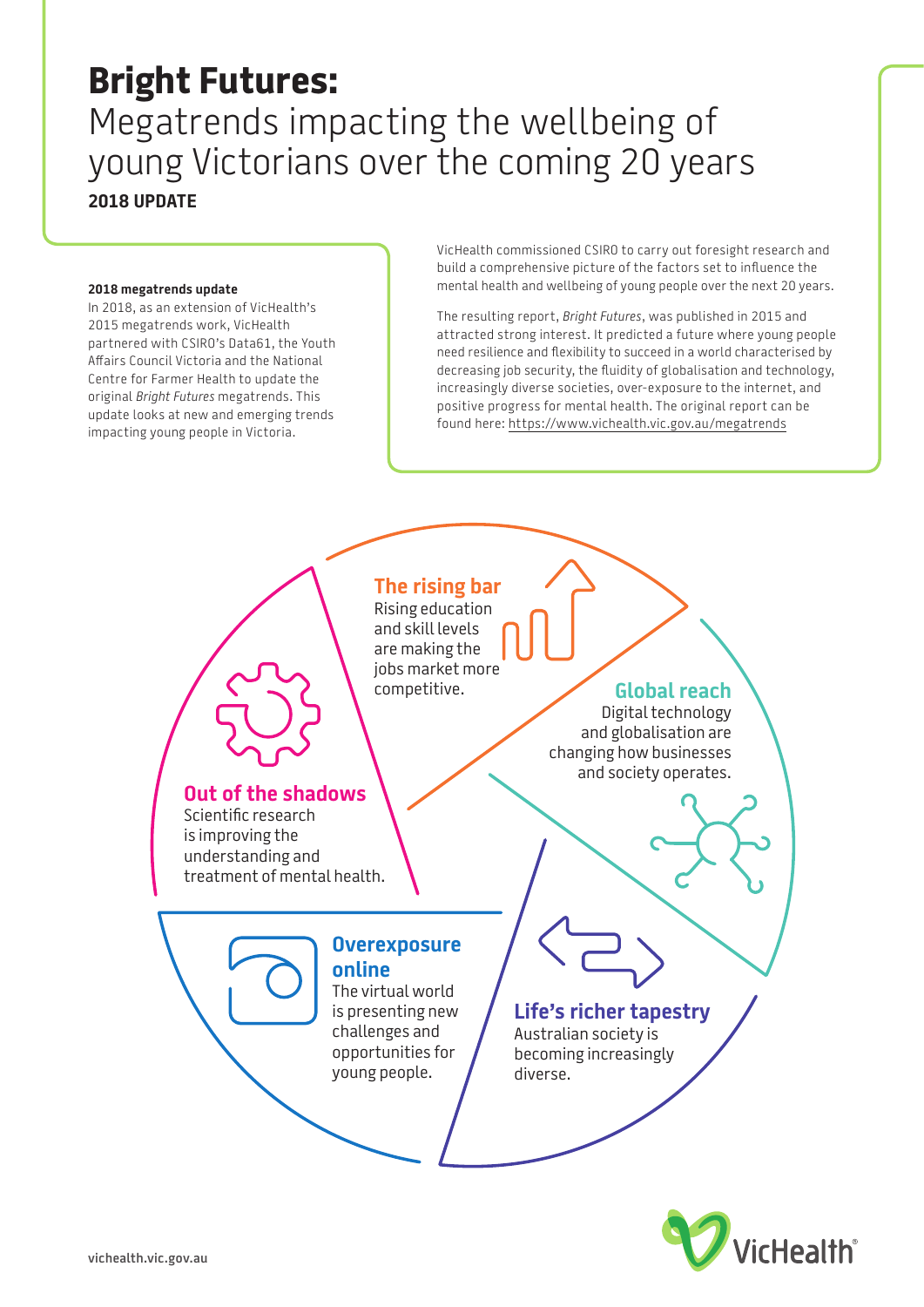# **The rising bar**

Rising education and skill levels are making the jobs market more competitive. Advances in digital technologies are changing the nature of work for young people, with anywhere from 9% to 47% of the workforce in Australia expected to be automated in the future (Frey & Osborne, 2013). The growing demand for high skills and education levels is making it harder for young people to enter the workforce and gain full-time employment.

**Getting a foot in the door.** The skills bar for gaining employment continues to rise, with the number of online vacancies for jobs in Victoria requiring a Bachelor degree or higher (Skill Level 1) growing faster than lower skill levels (see [Figure 1\)](#page-1-0). A similar trend is seen in employment projections in Australia: Skill Level 1 positions will show greater growth (almost 11% from 2017 to 2022) than those in Skill Level 4 or 5 positions (over 8% and 4%, respectively) (Dept. of Employment, 2017). As a result, fewer entry level or lower skill jobs are available. Young people who typically rely on these types of jobs when they enter the job market may instead have to complete further study, or opt for part-time or casual roles to gain experience and skills.

**Higher cost of living.** The proportion of household income attributable to rent in Melbourne has risen from almost 23% in 2004 to 26% in 2016, with similar increases in regional Victoria (around 22% to 27%) (CoreLogic, 2016). People aged 25–34

years in Australia are more likely to rent (than own) the home they live in, and less likely to have an investment property, relative to older age groups who were more like to buy a property during their young adulthood (CEDA, 2017). This points to a growing generational gap in access to housing ownership and property investment opportunities (CEDA, 2017). This can impact a young person's transition into adulthood and their ability to reach milestones of independence (e.g. purchasing their first home or moving out of their family home).

**Happy to lend a hand.** Work is more than just paid employment for young people, with those aged 12–24 years increasingly likely to engage in formal volunteering, up from just over 12% in 2011 to 15% in 2016 (ABS, 2011; ABS, 2016). These figures are likely to underestimate youth volunteering though, as they do not include informal forms of volunteering. Other estimates suggest up to 54% of 15–19 year olds in Victoria engaged in some form of volunteer work in 2017 (Bullot, Cave, Fildes et al, 2017). Young people volunteer for a range of reasons, with most motivated by a desire to help others or their community, to gain a sense of personal satisfaction and to do something worthwhile (Muir, Mullan, Powell et al, 2009). Volunteering can provide young people with benefits, such as feeling like they have made a difference, social engagement and personal development (Ferrier, Roos, Long, 2004).

<span id="page-1-0"></span>

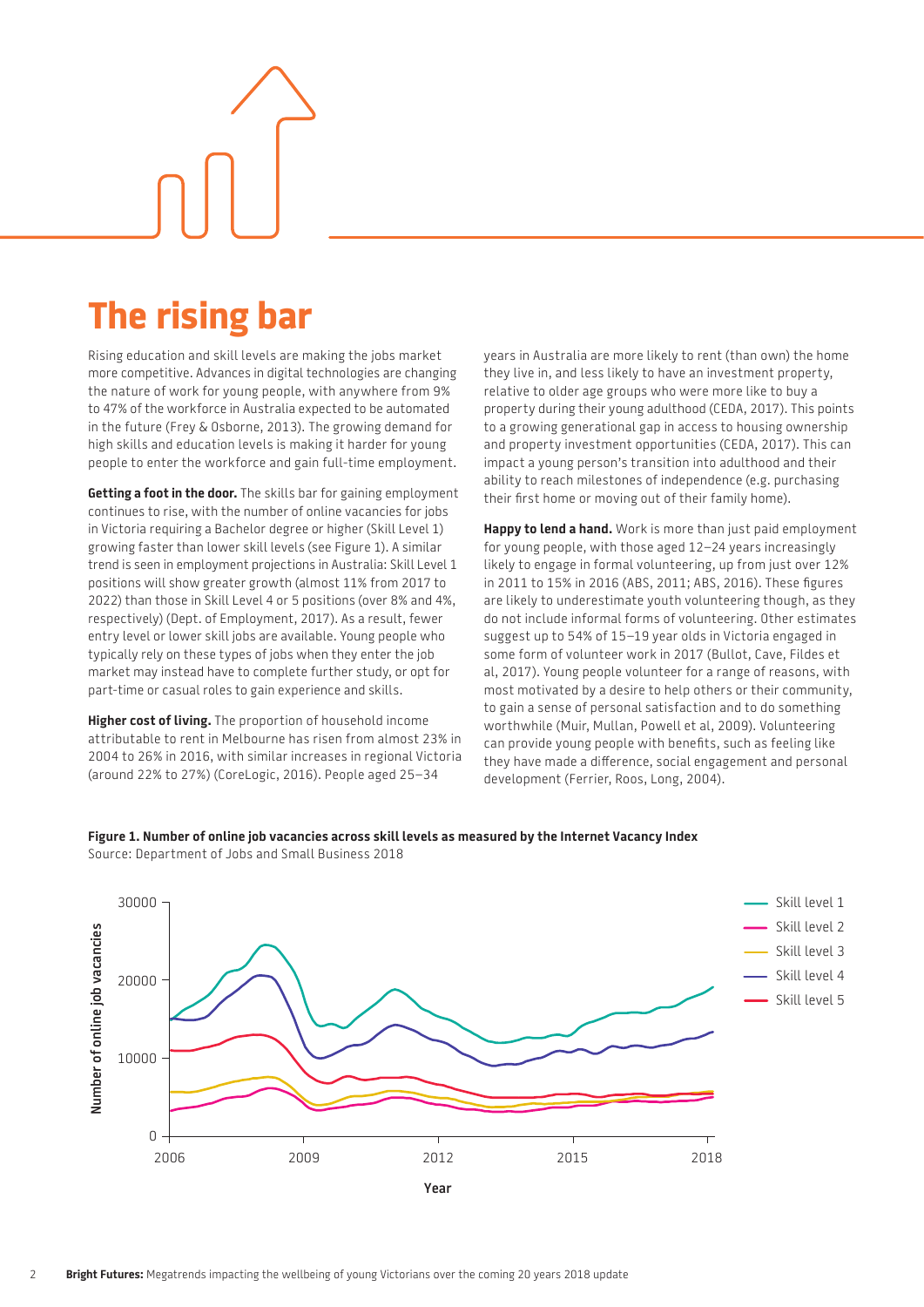

### **Global reach**

Digital technology and globalisation are changing how businesses and society operates. Global connectivity and digital technologies are bringing new opportunities in education and freelance employment. While this gives flexibility, autonomy and variety to workers, it can also create financial and employment insecurity (Edelman Berland, 2014).

**Being connected has real benefits.** The internet can present risks, along with benefits, such as providing opportunities for young people to connect to online learning tools and social support. Using social media can also improve their sense of identity, community and self-esteem (Collin, Rahilly, Richardson et al, 2011). Being connected online enables young people who may be socially excluded to join new online networks too (Notley, 2009). Young Australians who are frequent users of social media are more engaged in social and political activities and issues (Xenos, Vromen, Loader, 2014). Being connected to social media alone does not negatively impact wellbeing; it is influenced by additional factors, such as engaging in online comparisons (Walker, Thornton, Choudhury et al, 2015). Educating young people on how to use the internet and social media may help promote the positive benefits young people can gain from being online.

**Getting around.** Compared to older generations, young people are more likely to use public transport and are less likely to drive a car to work or education (ABS, 2013). In Victoria, the proportion of young people aged 18–23 years who hold a driver's licence has declined from 75% in 2001 to 65% in 2012 (Delbosc, Currie, 2013). This trend mirrors a global generational shift towards young people delaying getting their driver's license (Bullot et al, 2017; Delbosc & Currie, 2013). Rises in digital connectivity and innovative business models have enabled new alternative transport options, such as ride-sharing platforms Uber, Lyft and GoCatch. Young people aged 14–24 years are among the greatest users of these new transport services, second only to 25–34 year olds as the most frequent users of Uber in 2015 (see [Figure 2\)](#page-2-0). These new transport options may contribute to fewer young people (particularly those in metropolitan areas) owning a private vehicle or holding a driver's licence.



#### <span id="page-2-0"></span>**Figure 2. Number of Uber users in Australia by age group**  Source: Roy Morgan Research 2017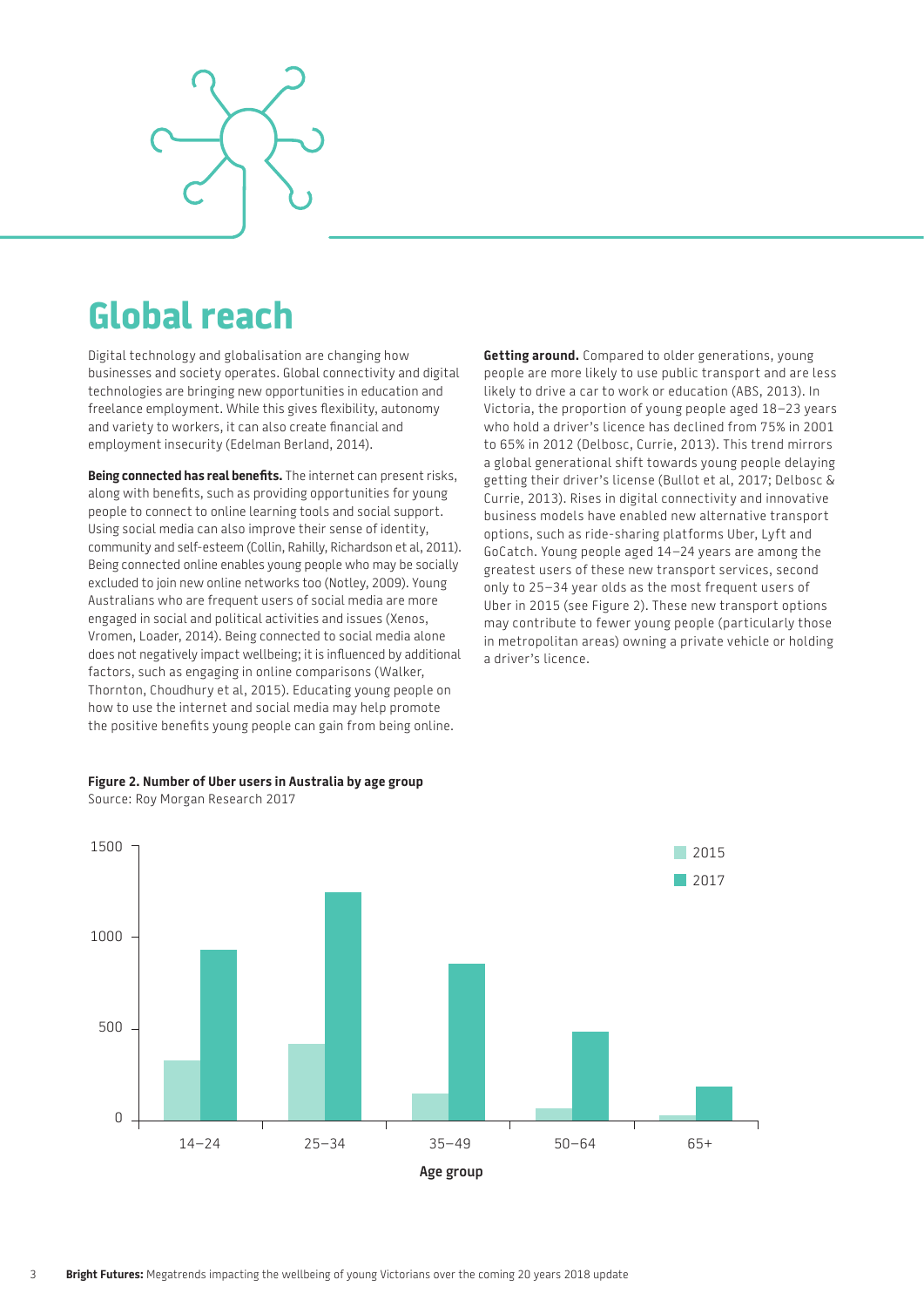

## **Life's richer tapestry**

Australian society is becoming increasingly diverse. Almost a third of Australian residents were born overseas (ABS, 2016); non-traditional family structures are on the rise (AIHW, 2011); and both parents are now more likely to be working full-time, bringing additional family pressures (Hayes, 2011). There is also a rise in the frequency and severity of extreme weather events (Timbal, Ekstrom, Fiddes et al, 2016).

#### **More discrimination, but youth more open to diversity.**

Incidences of ethnic, cultural or religious discrimination have continued to rise, up from around 1 in 10 in 2007 to 1 in 5 in 2017 – the highest rate in 10 years (see [Figure 3\)](#page-3-0). However, young people aged 18–24 years are less likely to report experiences of discrimination than people aged 25–34 years or 35–44 years (around 22% versus 31% and 24%, respectively) (Markus, 2017). Having said this, some groups of young people are more vulnerable to acts of discrimination than others, such as those born in non-English speaking countries (Markus, 2017). Young people are also more accepting of a range of family structures and hold more favourable attitudes towards unmarried couples, single parent households, and marriage equality for same-sex couples than older age groups (Melbourne Institute, 2017).

**Climate change concerns.** Young people are increasingly engaged in conversations about the impacts of climate change and their effects on future public health and wellbeing (Ojala, Lakew, 2017). In the lead up to the 2016 Australian federal election, young people identified climate change as the third most important issue they wanted addressed (Sealey, McKenzie, 2016). Young people are generally more aware of the issues relating to the environment compared to older generations (Estevez, Frutos, Ruth et al, 2014). Common concerns of young people include the degradation of the Great Barrier Reef, global warming, sustainable energy, pollution, land degradation and food security (Sealey, McKenzie, 2016). Young people have expressed a strong desire for the government to introduce policies and initiatives to address climate change (Sealey, McKenzie, 2016), and report greater willingness to pay extra taxes and higher prices towards this end (Tranter, Skrbis, 2014).

#### <span id="page-3-0"></span>**Figure 3. Percentage of Australians who experienced discrimination within the past 12 months** Source. Markus 2017

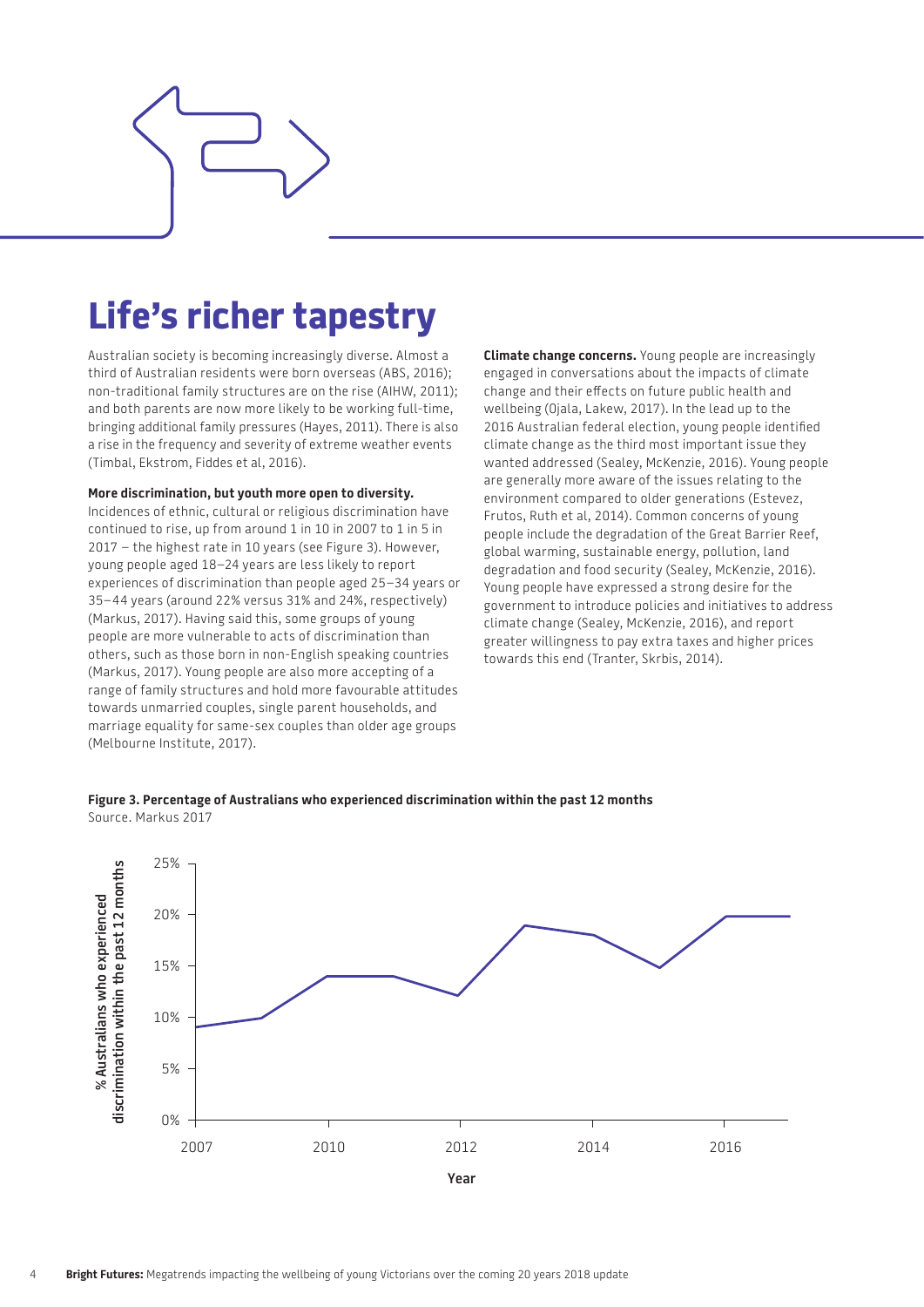### **Overexposure online**

Young people are spending more time online and increasingly turning to social media as their main source of news and current affairs (Pew Research Centre, 2015). The internet is creating diverse learning and employment opportunities, but spending time online increases exposure to potential risks such as cyber-bullying and exposure to violent, racist or hateful comments (Mason, Czapski, 2017) (ACMA, 2013).

**Real and fake lives online.** The rise of fake or misrepresented information online creates the risk that young people will misinterpret the news, or feel confused and/or distressed by fake news online (Notley, Dezuanni, Zhong et al, 2017). A survey of young Australians aged 8–16 years found most of them did not feel confident in identifying fake news online (see Figure 4). Internet users can also edit the images they post on social media to enhance their appearance. Exposure to these types of images can negatively impact a young person's self-image and mental wellbeing (Fardouly, Vartanian, 2015).

**Poorer youth physical health.** In 2015, around 24% of young Victorians aged 18–24 years were overweight and a further 13% were obese. In the future, this trend could pose potential health risks for young people, with chronic health problems like diabetes and heart disease becoming increasingly common (ABS, 2007). Declining physical health outcomes could be due to the increased amount of time young people are spending indoors, their reduced physical activity, and eating poor diets high in processed foods and/or poor quality food (Harris, Bargh, 2009). Programs for increasing physical activity among young people can not only improve their physical health, but also their mental health (Rosenbaum, Tiedemann, Ward, 2014). Opportunities for physical activity must be created within the arts, community and sports settings.

**Figure 4. Percentage of young people aged 8–16 years who felt confident identifying fake news online** Source. Notley, Dezuanni, Zhong & Howden, 2017

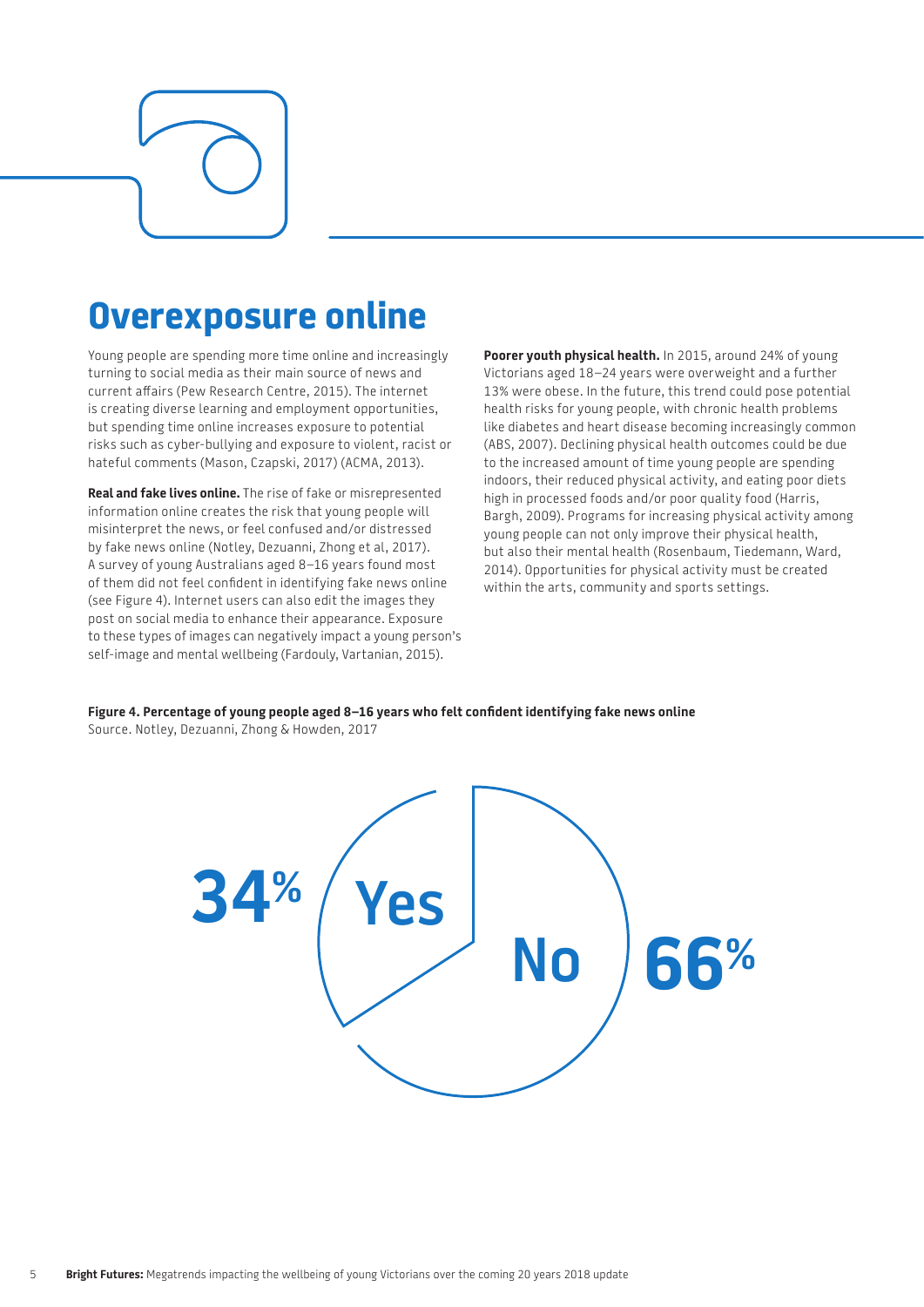

### **Out of the shadows**

Scientific research and advances in technology are improving the understanding and treatment of mental health. However, in 2015, approximately 23% of young people in Australia aged 15–19 years were at risk of serious mental illness (Mission Australia and Black Dog Institute, 2016) and youth suicide rates are still on the rise (ABS, 2017; Bailey, Baker, Cave et al, 2016).

**Camaraderie helps when things get tough.** Peer-to-peer support services are increasingly being used to provide alternative sources of mental health support for young people. These types of programs have been shown to be effective in helping individuals build stronger relationships with others, take better care of themselves and feel more empowered to take control of their recovery (Chinman, George, Dougherty et al, 2014). Peer-topeer support programs for school students aged 11–14 years can help young people make new friends, develop self-confidence, improve responses to bullying, cope with stress and make difficult decisions (Ellis, Marsh, Craven, 2009). Through these programs, young people can improve their own mental wellbeing, as well as that of others (Collumb, Gillespie, Grant, 2012).

**Living without a roof over your head.** The rate of youth homelessness in Victoria has increased by just over 4% in the past five years, mainly driven by increases in the number of 19–24 year olds who are homeless (ABS, 2018). Young people aged 12–24 years contributed the largest share of the homeless population in Victoria in 2016 (this includes insecure and temporary accommodation), followed by young people aged 25–34 years old and those less than 12 years old (see [Figure 5\)](#page-5-0). Youth homelessness is associated with poorer mental and physical health outcomes, unemployment, and less engagement in formal schooling (Mission Australia, 2016; Families, Housing, Community Services and Indigenous Affairs, 2008). There are many reasons for youth homelessness, including interpersonal relationship issues, accommodation problems (e.g. being evicted) and financial pressures (McNamara, 2015).



<span id="page-5-0"></span>**Figure 5. Share of total homeless population in Victoria by age group** Source. Australian Bureau of Statistics 2018

**Share of total homeless population in Victoria (%)**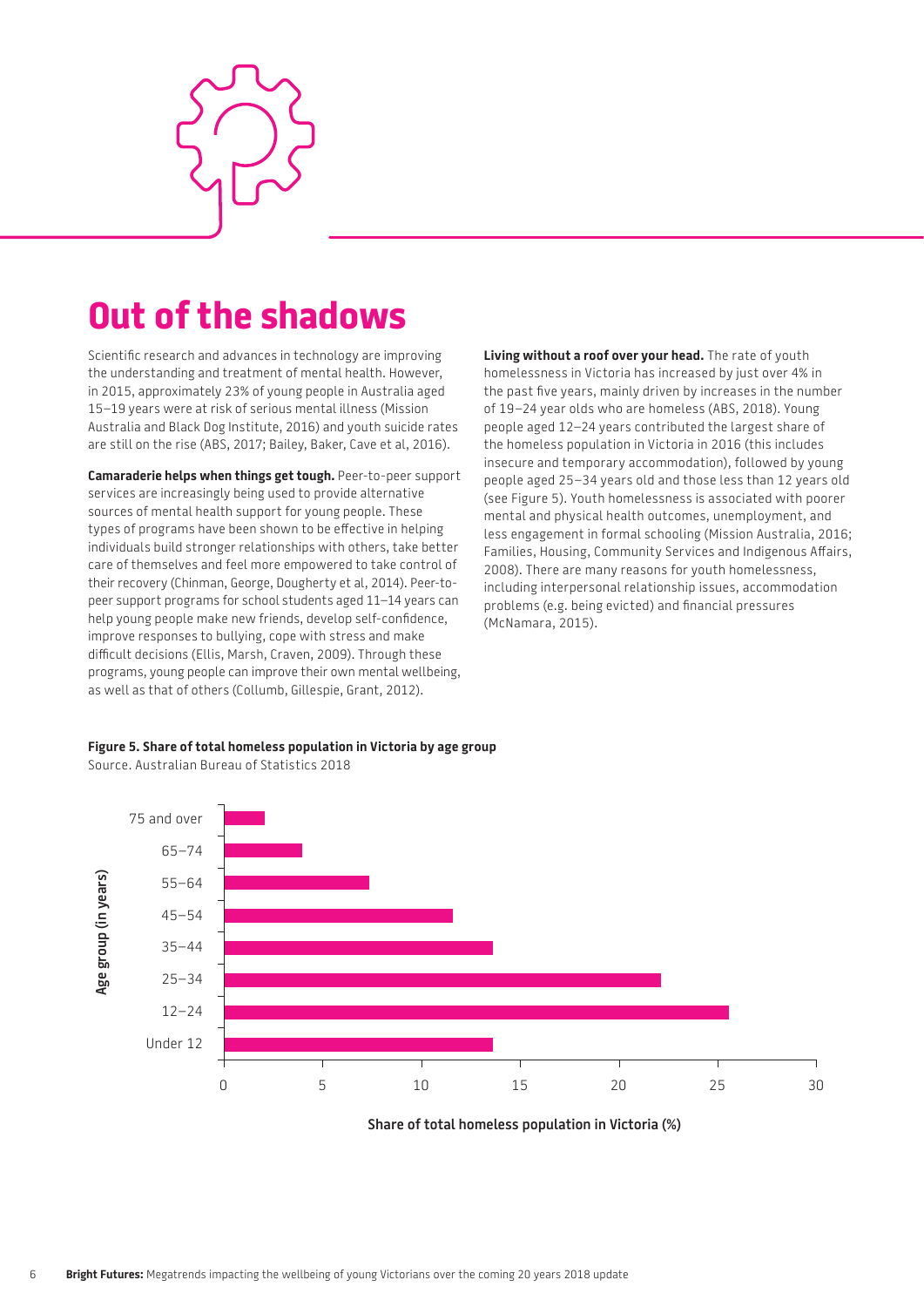#### **References**

Australian Bureau of Statistics 2007, National survey of mental health and wellbeing: Summary of results (Catalogue no. 4326.0), Australian Bureau of Statistics, Canberra, Australia.

Australian Bureau of Statistics 2011, 2011 Census of population and housing. Findings based on use of ABS TableBuilder data, Australian Bureau of Statistics, Canberra, Australia.

Australian Bureau of Statistics 2013, Australian social trends, July 2013 (Catalogue no. 4102.0), Australian Bureau of Statistics, Canberra, Australia.

Australian Bureau of Statistics 2016, 2016 Census of population and housing: Time series profile (Catalogue no. 2003.0), Australian Bureau of Statistics, Canberra, Australia.

Australian Bureau of Statistics 2016, Household use of information technology, Australia (Catalogue no. 8146.0), Australian Bureau of Statistics, Canberra, Australia.

Australian Bureau of Statistics 2016, Migration, Australia (Catalogue no. 3412.0), Australian Bureau of Statistics, Canberra, Australia.

Australian Bureau of Statistics 2017, Cause of death, Australia 2016 (Catalogue no. 3303.0), Australian Bureau of Statistics, Canberra, Australia.

Australian Bureau of Statistics 2018, 2016 Census of Population and Housing: Estimating homelessness, 2016, Australian Bureau of Statistics, Canberra, Australia.

Australian Communications and Media Authority 2013, Like, post, share: Young Australians' experience of social media, Authority Australian Communications and Media, Sydney, Australia.

Australian Institute of Health and Welfare 2011, Young Australians: Their health and wellbeing (Catalogue no. PHE 140), Australian Institute of Health and Welfare, Canberra, Australia.

Australian Institute of Health and Welfare 2017, Mental health services in Australia: Expenditure on mental health services, Australian Institute of Health and Welfare, Canberra, Australia.

Bailey, V, Baker, A-M, Cave, L, Fildes, J, Perrens, B, Plummer, J & Wearring, A 2016, Mission Australia's 2016 youth survey report, Mission Australia, Sydney, Australia.

Bullot, A, Cave, L, Fildes, J, Hall, S & Plummer J 2017, Youth Survey Report, Mission Australia, Sydney, Australia.

Committee for Economic Development of Australia 2017, Housing Australia, Committee for Economic Development of Australia, Melbourne, Australia.

Chinman, M, George, P, Dougherty, RH, Daniels, AS, Ghose, SS, Swift, A & Delphin-Rittmon, ME 2014, Peer Support Services for Individuals With Serious Mental Illnesses: Assessing the Evidence, *Psychiatric Services*, vol. 65, no. 4, pp. 429–441.

Collin, P, Rahilly, K, Richardson, I & Third, A 2011, The benefits of social networking services, Cooperative Research Centre for Young People Technology and Wellbeing, Melbourne, Victoria.

Collumb, S, Gillespie, M, Grant, G, Hansen, D, Kernohan, A, Lear, S, McBrierty, R, Nicholson, J & Pollock, S 2012, Experts by experience: Values framework for peer working, Network Scottish Recovery Network in partnership with Peer Learning, Glasgow, Scotland.

CoreLogic 2016, Housing affordability report, CoreLogic, Sydney, Australia.

Department of Employment 2017, Skill Level Projections – five years to May 2022, Australian Government, Canberra, Australia.

Delbosc, A & Currie, G 2013, Causes of Youth Licensing Decline: A Synthesis of Evidence, *Transport Reviews*, vol. 33, no. 3, pp. 271–290.

Department of Jobs and Small Business 2018, Vacancy report (Latest release – February 2018), Department of Jobs and Small Business, Canberra, Australia.

Edelman Berland 2014, Freelancing in Australia: A national survey of the new workforce. Daniel J Edelman Inc. Intelligent, New York, USA.

Ellis, LA, Marsh, HW & Craven, RG 2009, Addressing the Challenges Faced by Early Adolescents: A Mixed-Method Evaluation of the Benefits of Peer Support, *American Journal of Community Psychology*, vol. 44, no. 1, pp. 54–75.

Estévez, MD, de Frutos, G, Ruth, A & Moya, JP 2014, Communication of the scientific consensus on climate change to the citizenship: Knowledge and perception of young university students from five countries regarding the media treatment of global warming, *Interactions: Studies in Communication & Culture*, vol. 5, no. 1, pp. 51–70.

Families, Housing, Community Services and Indigenous Affairs 2008, The road home: A national approach to reducing homelessness, Department of Families Housing, Community Services and Indigenous Affairs, Canberra, Australia.

Fardouly, J & Vartanian, LR 2015, Negative comparisons about one's appearance mediate the relationship between Facebook usage and body image concerns, *Body Image*, vol. 12, no. 1, pp. 82–88.

Ferrier, F, Roos, I & Long, M 2004, Passions, people and appreciation: Making volunteering work for young people, Australian Government Department of Family and Community Services, Canberra, Australia.

Frey, CB & Osborne, MA 2013, The future of employment: How susceptible are jobs to computerisation, Oxford Martin Programme on the Impacts of Future Technology, Oxford, England.

Harris, JL & Bargh, JA 2009, The relationship between television viewing and unhealthy eating: Implications for children and media interventions, *Health Communication*, vol. 24, no. 7, pp. 660–673.

Hayes, A 2011, Relationship pressures on Australian families: Some implications for psychologists, *InPsych: The Bulletin of the Australian Psychological Society Ltd*, vol. 33, no. 1, pp. 8–11.

Markus, A 2017, Mapping social cohesion: The Scanlon Foundation surveys 2017, Monash University, Melbourne, Australia.

Mason, G & Czapski, N 2017, Regulating cyberracism. Review, Melbourne University Law, Melbourne Australia.

McNamara, P 2015, 'Young People at Risk of Lifelong Poverty: Youth Homelessness in Australia' In: Fernandez, E*,* Zeira, A, Vecchiato, T & Canali, C (eds) *Theoretical and Empirical Insights into Child and Family Poverty: Cross National Perspectives,* Springer International Publishing, Switzerland, pp. 217–238.

Melbourne Institute: Applied Economic & Social Research 2017, The Household, Income and Labour Dynamics in Australia Survey: Selected Findings from Waves 1 to 15, University of Melbourne, Melbourne, Australia.

Mission Australia 2016, Home and away: Child and youth homelessness report, Mission Australia, Sydney, Australia.

Mission Australia and Black Dog Institute 2016, Youth mental health report, Mission Australia, Sydney, Australia.

Muir, K, Mullan, K, Powell, A, Flaxman, S, Thompson, D & Griffiths, M 2009, State of Australia's young people: A report on the social, economic, health and family lives of young people. Australian Government Department of Education, Employment and Workplace Relations, Canberra, Australia.

Notley, T 2009, Young people, online networks, and social inclusion, *Journal of Computer-Mediated Communication*, vol. 14, no. 4, pp. 1208–1227.

Notley, T, Dezuanni, M, Zhong, HF & Howden, S 2017, News and Australian children: How young people sccess, perceive and are affected by the news. Crinkling News, Western Sydney University and Queensland University of Technology, Sydney, Australia.

Ojala, M & Lakew, Y 2017, Young People and Climate Change Communication, Science Oxford Research Encyclopedia of Climate, USA.

Pew Research Center 2015, The evolving role of news on Twitter and Facebook, Pew Research Center, Washington DC, United States.

Rosenbaum, S, Tiedemann, A & Ward, PB 2014, Meta-analysis physical activity interventions for people with mental illness: A systematic review and meta-analysis, *Journal of Clinical Psychiatry*, vol. 75, no. 9, pp. 964–974.

Roy Morgan Research 2017, Uber soars and wellplaced to tackle rising competition, Research Roy Morgan, Melbourne, Victoria.

Sealey, T & McKenzie, J 2016, Agenda for action: What young Australians want from the 2016 election, Youth Action and Australian Research for Children and Youth, Woolloomooloo, Australia.

Timbal, B, Ekström, M, Fiddes, S, Grose, M, Kirono, D, Lim, EP, Lucas, C & Wilson, L 2016, Climate change science and Victoria, Bureau of Meteorology, Melbourne, Victoria.

Tranter, B & Skrbis, Z 2014, Political and Social Divisions over Climate Change among Young Queenslanders, *Environment and Planning A: Economy and Space*, vol. 46, no. 7, pp. 1638–1651.

Walker, M, Thornton, L, Choudhury, MD, Teevan, J, Bulik CM, Levinson, CA & Zerwas, S 2015, Facebook use and disordered eating in collegeaged women, *Journal of Adolescent Health*, vol. 57, no. 2, pp. 157–163.

Xenos, M, Vromen, A & Loader, BD 2014, The great equalizer? Patterns of social media use and youth political engagement in three advanced democracies, *Information, Communication & Society*, vol. 17, no. 2, pp. 151–167.